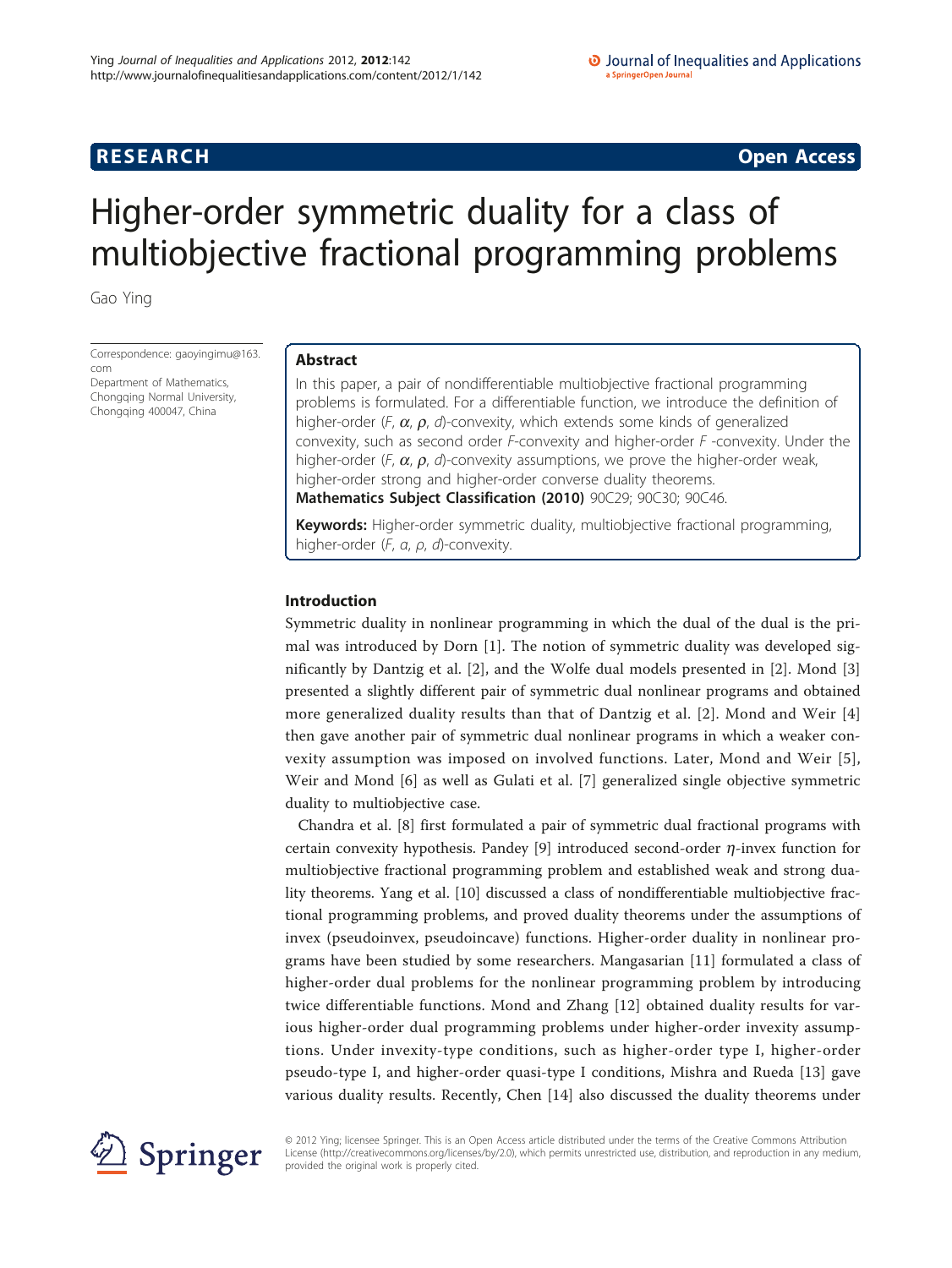higher-order *F*-convexity  $(F$ -pseudo-convexity,  $F$ -quasi-convexity) for a pair of multiobjective nondifferentiable program. But, up to now, there is not sufficient literatures dealing with higher-order fractional symmetric duality.

In this paper, we first formulate a pair of nondifferentiable multiobjective fractional pro-gramming problems. For a differentiable function  $h: R^n \times R^n \to R$ , we introduce the definition of higher-order  $(F, \alpha, \rho, d)$ -convexity, which extends some kinds of generalized convexity, such as second order  $F$ -convexity in [\[15\]](#page-11-0) and higher-order  $F$ -convexity in [\[14](#page-11-0)]. Under the higher-order (*F*,  $\alpha$ ,  $\rho$ , *d*)- convexity assumptions, we prove the higherorder weak, higher-order strong and higher-order converse duality theorems.

## Preliminaries

Let  $R^n$  be the *n*-dimensional Euclidean space and let  $R^n_+$  be its non-negative orthant. The following conventions for vectors in  $R<sup>n</sup>$  will be used:

 $x < y$  if and only if  $y - x \in \text{int } R^n$ ;  $x \leq \gamma$  if and only if  $\gamma - x \in R_+^n \setminus \{0\};$  $x \leq \gamma$  if and only if  $\gamma - x \in R^n_+$ ;  $x \nleq y$  is the negation of  $x \leq y$ .

For a real-valued twice differentiable function  $h(x, y)$  defined on an open set in  $R^n \times R^m$ , denote by  $\nabla_x h(\bar{x}, \bar{y})$  the gradient vector of h with respect to x at  $(\bar{x}, \bar{y})$ ,  $\nabla_{xx} h(\bar{x}, \bar{y})$  the hessian matrix with respect to x at  $(\bar{x}, \bar{y})$ . Similarly,  $\nabla_{y}h(\bar{x}, \bar{y})$ ,  $\nabla_{xy}h(\bar{x}, \bar{y})$  and  $\nabla_{yy}h(\bar{x}, \bar{y})$  are also defined.

Let  $C$  be a compact convex set in  $R^n$ . The support function of  $C$  is defined by

 $s(x|C) = \max\{x^T y : y \in C\}.$ 

A support function, being convex and everywhere finite, has a subdifferential, that is, there exists a  $z \in R^n$  such that

 $s(\gamma|C) \geq s(x|C) + z^T(\gamma - x)$ ,  $\forall x \in C$ .

The subdifferential of  $s(x|C)$  is given by

 $\partial s(x|C) = \{z \in C : z^T x = s(x|C)\}.$ 

For a convex set  $D \subseteq R^n$ , the normal cone to D at a point  $x \in D$  is defined by

$$
N_D(x) = \{ y \in R^n : y^T(z - x) \leq 0, \forall z \in D \}.
$$

When C is a compact convex set,  $y \in N_C(x)$  if and only if  $s(y|C) = x^T y$ , or equivalently,  $x \in \partial s(y|C)$ .

Consider the following multiobjective programming problem (P):

Minimize  $f(x)$  subject to  $g(x) \leq 0$ ,  $x \in X$ ,

where  $f: R^n \to R^m$ ,  $g: R^n \to R^l$  and  $X \subseteq R^n$ . Denote by S the set of feasible solutions of (P).

**Definition 2.1.** (a) A feasible solution  $x_0$  is said to be an efficient solution of (P) if there is no other  $x \in S$  such that  $f(x) \le f(x_0)$ .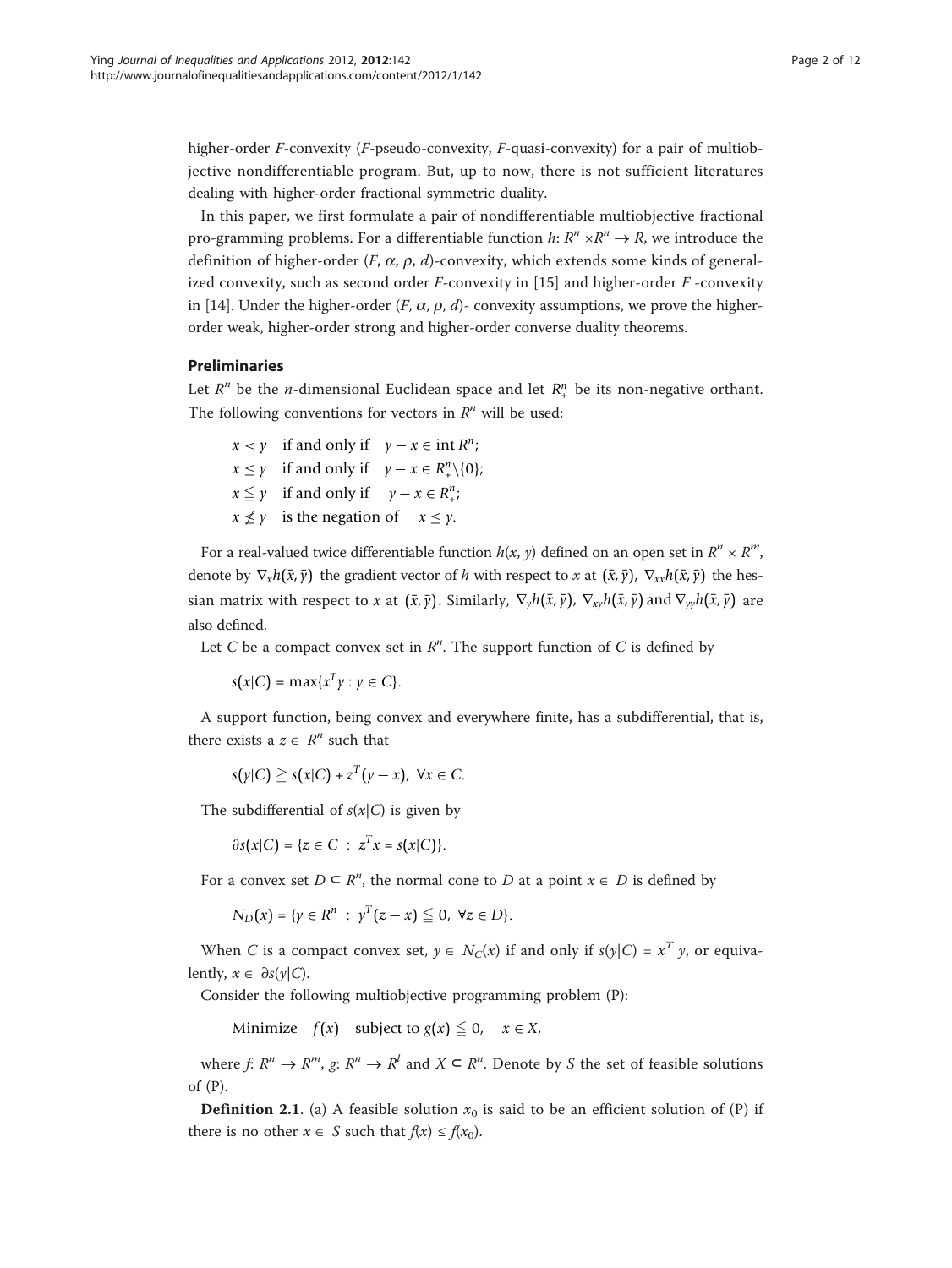(b) A feasible solution  $x_0$  is said to be a properly efficient solution of (P) if it is an efficient solution of (P), and there exists a real number  $M > 0$  such that for all  $i \in \{1, ..., m\}$ ,  $x \in S$ , and  $f_i(x) < f_i(x_0)$ ,

$$
f_i(x_0)-f_i(x)\leqq M(f_j(x)-f_j(x_0))
$$

for some  $j \in \{1, ..., m\}$  such that  $f_i(x) > f_i(x_0)$ .

**Definition 2.2.** A functional  $F: X \times X \times \mathbb{R}^n \to \mathbb{R}$  (where  $X \subseteq \mathbb{R}^n$ ) is sublinear in its third component if for all  $(x, u) \in X \times X$ ,

 $F(x, u; a_1 + a_2) \leq F(x, u; a_1) + F(x, u; a_2)$  for all  $a_1, a_2 \in R^n;$ 

*F*(*x*, *u*;  $\alpha a$ ) =  $\alpha F(x, u; a)$  for all  $\alpha \in R_+$  and for all  $a \in R^n$ .

For convenience, we write  $F_{x,u}(a) = F(x, u, a)$ .

We now introduce higher-order (*F*,  $\alpha$ ,  $\rho$ , *d*)-convex function. Where, *F*:  $X \times X \times R^n \rightarrow$ R is a sublinear functional,  $\alpha: X \times X \to R_+ \setminus \{0\}, \rho \in R$  and  $d: X \times X \to R$ . Let  $\Phi: X \to R$ and  $h: X \times R^n \rightarrow R$  be differentiable real valued functions.

**Definition 2.3.**  $\Phi$  is said to be higher-order (*F,*  $\alpha$ *,*  $\rho$ *, d*)-convex at  $u \in X$  with respect to h if,  $\forall (x, p) \in X \times R^n$ ,

$$
\Phi(x) - \Phi(u) \geq F_{x,u}(\alpha(\nabla_x \Phi(u) + \nabla_p h(u,p))) + h(u,p) - p^T \nabla_p h(u,p) + \rho d^2(x,u).
$$

**Remark 2.1.** (1) When  $\alpha = 1$ , and  $\rho = 0$  or  $d = 0$ , the higher-order (*F*,  $\alpha$ ,  $\rho$ , *d*)-convexity reduces to higher-order F-convexity in [[14\]](#page-11-0).

(2) When  $\alpha = 1$ ,  $\rho = 0$  or  $d = 0$ , and  $h(u, p) = \frac{1}{2} p^T \nabla_{xx} \Phi(u) p$ , the higher-order (*F*,  $\alpha$ ,  $\rho$ , d)-convexity reduces to second order *F*-convexity in [\[15](#page-11-0)].

we now give an example of higher-order  $(F, \alpha, \rho, d)$ -convex function with respect to  $h(u, p)$ , which is not higher-order F-convex and second order F-convex.

**Example 2.1.** Let  $X \subseteq R$ ,  $X = \{x: x \ge 1\}$ ,  $f: X \rightarrow R$ ,  $F: X \times X \times R \rightarrow R$ ,  $h: X \times R \rightarrow R$ and  $d: X \times X \rightarrow R$  given as follows

$$
f(x) = x + \frac{2}{x+1}, \ F_{x,u}(a) = |a|(x-u)^2, \ h(u,p) = \frac{p}{u+1}, \ d(x,\ u) = x-u.
$$

And let  $u = 1$ ,  $\rho = -1$ ,  $\alpha = \frac{3}{4}$ . Then for all  $(x, p) \in X \times R$ 

$$
f(x) - f(u) = \frac{x^2 - x}{x + 1} \ge F_{x,u} \left( \frac{3}{4} (\nabla_x f(u) + \nabla_p h(u, p)) \right) + h(u, p) - p^T \nabla_p h(u, p) - d^2(x, u) = -\frac{1}{4} (x - 1)^2.
$$

This implies  $f(x)$  is a higher-order  $(F, \alpha, \rho, d)$ -convex function with respect to h at u. But when we let  $x = 2$ ,  $p = 3$  and  $x = 6$ ,  $p = 3$  respectively, we have

$$
f(2) - f(1) = \frac{2}{3} < F_{x,u}(\nabla_x f(u) + \nabla_p h(u, p)) + h(u, p) - p^T \nabla_p h(u, p) = \frac{3}{4},
$$
\n
$$
f(6) - f(1) = \frac{30}{7} < F_{x,u}(\nabla_x f(u) + \nabla_{xx} f(u)) - \frac{1}{2} p^T \nabla_{xx} f(u) p = \frac{66}{4}.
$$

Hence, f is neither a higher-order F-convex function nor a second order F-convex function. From now on, suppose that the sublinear functional  $F$  satisfies the following condition:

$$
F_{x,y}(a) + a^T y \ge 0, \quad \forall a \in R_+^n.
$$
 (1)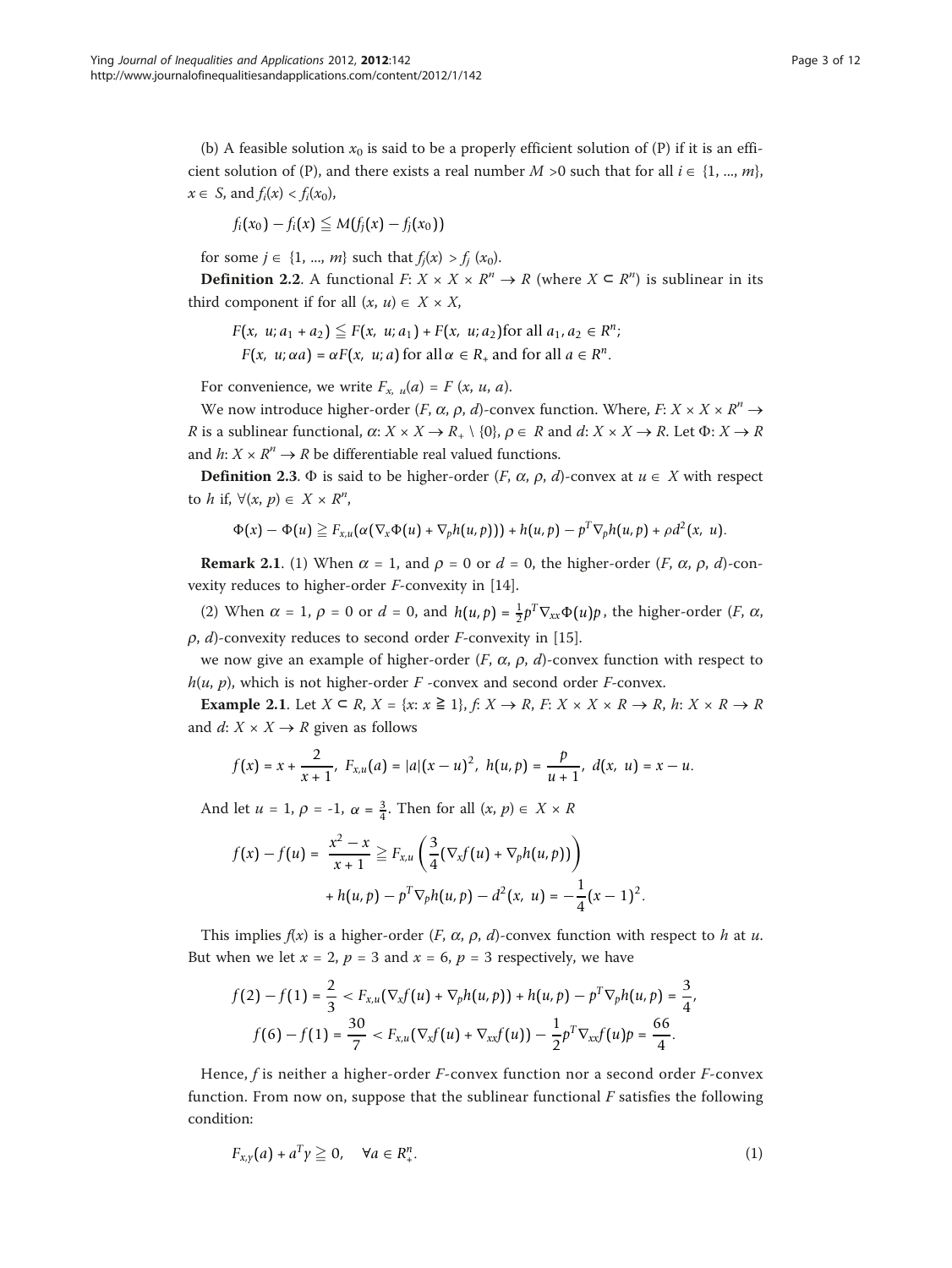### Higher-order symmetric duality

In the section, we consider the following multiobjective fractional symmetric dual problems: (MFP) Minimize  $L(x, y, p) = (L_1(x, y, p_1), ..., L_k(x, y, p_k))^T$  subject to

$$
\sum_{i=1}^{k} \lambda_i \left[ \left( \nabla_y f_i(x, y) - z_i + \nabla_{p_i} H_i(x, y, p_i) \right) -L_i(x, y, p_i) \right] (\nabla_y g_i(x, y) + r_i + \nabla_{p_i} G_i(x, y, p_i)) \right] \leq 0,
$$
\n
$$
\gamma^T \sum_{i=1}^{k} \lambda_i \left[ \left( \nabla_y f_i(x, y) - z_i + \nabla_{p_i} H_i(x, y, p_i) \right) -L_i(x, y, p_i) \right] (\nabla_y g_i(x, y) + r_i + \nabla_{p_i} G_i(x, y, p_i)) \right] \geq 0,
$$
\n
$$
\lambda > 0, \quad \lambda^T e = 1, \quad z_i \in D_i, \quad r_i \in F_i, \quad i = 1 \dots, k.
$$

(MFD) Maximize  $M(u, v, q) = (M_1(u, v, q_1),..., M_k(u, v, q_k))^T$  subject to

$$
\sum_{i=1}^{k} \lambda_i \left[ \left( \nabla_x f_i(u, v) + w_i + \nabla_{q_i} \Phi_i(u, v, q_i) \right) - M_i(u, v, q_i) \right] \left( \nabla_x g_i(u, v) - t_i + \nabla_{q_i} \Psi_i(u, v, q_i) \right) \right] \geq 0,
$$
\n
$$
u^T \sum_{i=1}^{k} \lambda_i \left[ \left( \nabla_x f_i(u, v) + w_i + \nabla_{q_i} \Phi_i(u, v, q_i) \right) - M_i(u, v, q_i) \right] \left( \nabla_x g_i(u, v) - t_i + \nabla_{q_i} \Psi_i(u, v, q_i) \right) \right] \leq 0,
$$
\n
$$
\lambda > 0, \quad \lambda^T e = 1, \quad w_i \in C_i, \quad t_i \in E_i, \quad i = 1 \dots, k.
$$

where

$$
L_i(x, y, p_i) = \frac{f_i(x, y) + s(x|C_i) - y^T z_i + H_i(x, y, p_i) - p_i^T \nabla_{p_i} H_i(x, y, p_i)}{g_i(x, y) - s(x|E_i) + y^T r_i + G_i(x, y, p_i) - p_i^T \nabla_{p_i} G_i(x, y, p_i)},
$$
  

$$
M_i(u, v, q_i) = \frac{f_i(u, v) - s(v|D_i) + u^T w_i + \Phi_i(u, v, q_i) - q_i^T \nabla_{q_i} \Phi_i(u, v, q_i)}{g_i(u, v) + s(v|F_i) - u^T t_i + \Psi_i(u, v, q_i) - q_i^T \nabla_{q_i} \Psi_i(u, v, q_i)},
$$

 $f_i: R_n \times R_m \to R$ ;  $g_i: R^n \times R^m \to R$ ;  $H_i$ ,  $G_i: R^n \times R^m \to R$  and  $\Phi_i$ ,  $\Psi_i: R_n \times R_m \times R_n \to$ R are twice differentiable functions for all  $i = 1$  ..., k.  $C_i$ ,  $E_i$  are compact convex sets in  $R^n$ , and  $D_i$ ,  $F_i$  are compact convex sets in  $R^m$ ,  $i = 1, ..., k$ .  $e = (1, ..., 1)^T \in R^k$ .  $p_i \in R^m$ ,  $q_i \in R^n$ ,  $i = 1, ..., k$ ,  $p = (p_1, ..., p_k)$ ,  $q = (q_1, ..., q_k)$ . It is assumed that in the feasible regions the numerators are nonnegative and denominators are positive.

We let  $S = (S_1, ..., S_k)^T$ ,  $W = (W_1, ..., W_k)^T \in R^k$ . Then we can express the programs (MFP) and (MFD) equivalently as:

 $(MFP)_S$  Minimize S subject to

$$
(f_i(x, y) + s(x|C_i) - y^T z_i + H_i(x, y, p_i) - p_i^T \nabla_{p_i} H_i(x, y, p_i))
$$
  
-S<sub>i</sub>(g<sub>i</sub>(x, y) - s(x|E<sub>i</sub>) + y^T r<sub>i</sub> + G<sub>i</sub>(x, y, p<sub>i</sub>) - p<sub>i</sub><sup>T</sup> \nabla\_{p\_i} G\_i(x, y, p\_i)) = 0, i = 1, ..., k, (2)

$$
\sum_{i=1}^{k} \lambda_i \left[ \left( \nabla_y f_i(x, y) - z_i + \nabla_{p_i} H_i(x, y, p_i) \right) - S_i \left( \nabla_y g_i(x, y) + r_i + \nabla_{p_i} G_i(x, y, p_i) \right) \right] \leq 0,
$$
\n(3)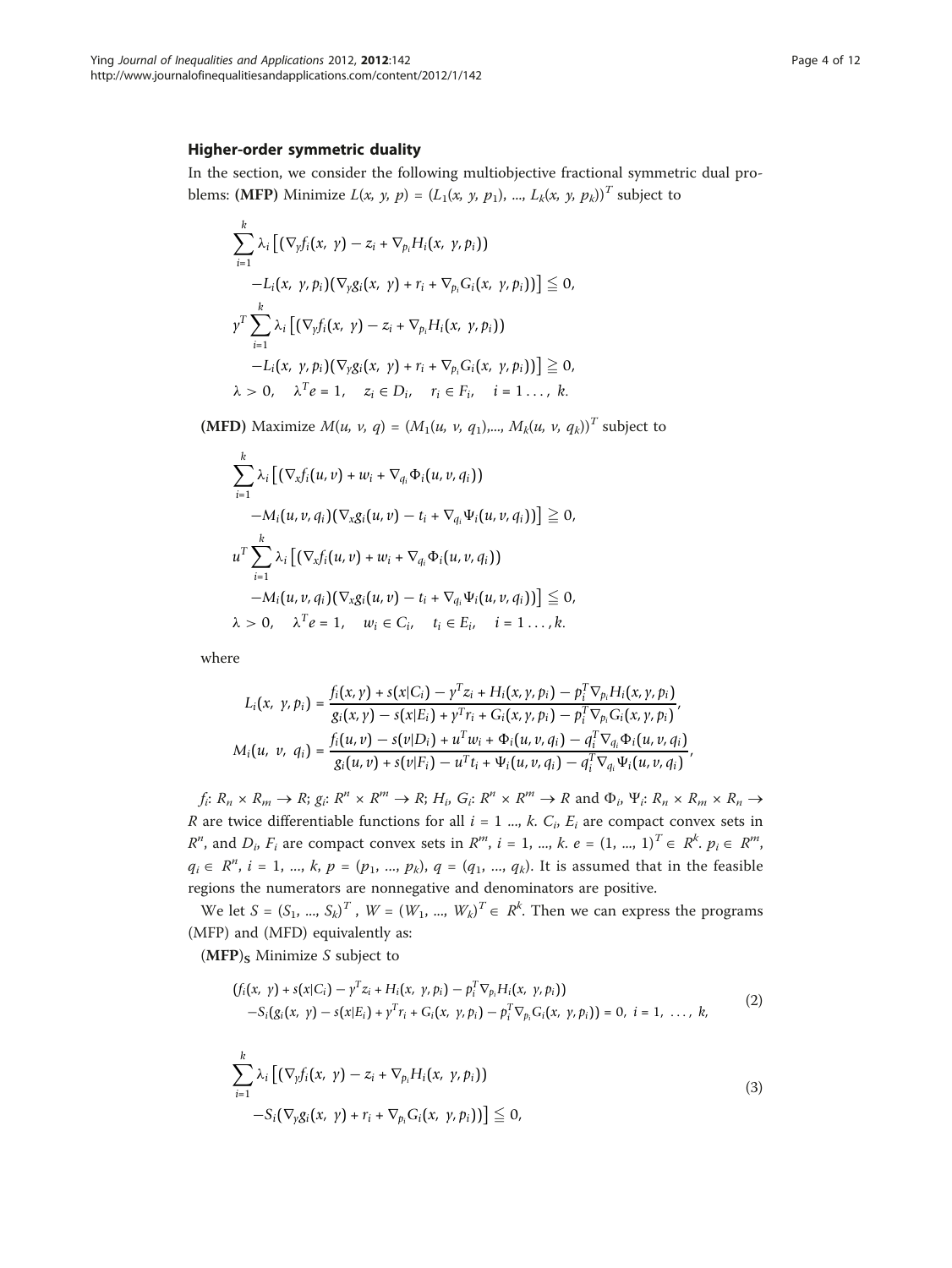$$
\gamma^T \sum_{i=1}^k \lambda_i \left[ \left( \nabla_y f_i(x, y) - z_i + \nabla_{p_i} H_i(x, y, p_i) \right) - S_i \left( \nabla_y g_i(x, y) + r_i + \nabla_{p_i} G_i(x, y, p_i) \right) \right] \geq 0, \n\lambda > 0, \quad \lambda^T e = 1, \quad z_i \in D_i, \quad r_i \in F_i, \quad i = 1 \dots, k.
$$
\n(4)

 $(MFD)<sub>W</sub>$  Maximize W subject to

$$
(f_i(u, v) - s(v|D_i) + u^Tw_i + \Phi_i(u, v, q_i) - q_i^T \nabla_{q_i} \Phi_i(u, v, q_i))
$$
  
- W<sub>i</sub>(g<sub>i</sub>(u, v) + s(v|F<sub>i</sub>) - u<sup>T</sup>t<sub>i</sub> + \Psi<sub>i</sub>(u, v, q<sub>i</sub>) - q\_i^T \nabla\_{q\_i} \Psi\_i(u, v, q\_i)) = 0, i = 1, ..., k, (5)

$$
\sum_{i=1}^{k} \lambda_i \left[ \left( \nabla_x f_i(u, v) + w_i + \nabla_{q_i} \Phi_i(u, v, q_i) \right) - W_i \left( \nabla_x g_i(u, v) - t_i + \nabla_{q_i} \Psi_i(u, v, q_i) \right) \right] \geq 0,
$$
\n(6)

$$
u^T \sum_{i=1}^k \lambda_i \left[ \left( \nabla_x f_i(u, v) + w_i + \nabla_{q_i} \Phi_i(u, v, q_i) \right) -W_i \left( \nabla_x g_i(u, v) - t_i + \nabla_{q_i} \Psi_i(u, v, q_i) \right) \right] \leq 0,
$$
  
\n
$$
\lambda > 0, \quad \lambda^T e = 1, \quad w_i \in C_i, \quad t_i \in E_i, \quad i = 1 \dots, k.
$$
\n(7)

Now we can prove weak, strong and converse duality theorems for  $(MFP)_S$  and  $(MFD)<sub>W</sub>$ , but equally apply to (MFP) and (MFD).

**Theorem 3.1** (*Weak duality*). Let  $(x, y, S, z_1, ..., z_k, r_1, ..., r_k, \lambda, p)$  be feasible for (MFD)<sub>S</sub> and let  $(u, v, W, w_1, ..., w_k, t_1, ..., t_k, \lambda, q)$  be feasible for  $(MFD)_W$ . Let  $\forall i \in \{1,$ ..., k},  $f_i(., v) + (.)^T w_i$  be higher-order  $(F, \alpha, \rho_i, d_i)$ -convex at u with respect to  $\Phi_i(u, v, d_i)$  $q_i$ ), - ( $g_i$ (., v) - (.)<sup>T</sup>  $t_i$ ) be higher-order (F,  $\alpha$ ,  $\rho$ ,  $d_i$ )-convex at u with respect to - $\Psi_i(u, v, v)$  $q_i$ ),  $(f_i(x, .) - (.)^T z_i)$  be higher-order  $(K, \bar{\alpha}, \bar{\rho}_i, \bar{d}_i)$ -convex at y with respect to  $-H_i(x, y,$  $p_i$ ),  $g_i(x,.) + ()^T r_i$  be higher-order  $(K, \bar{\alpha}, \bar{\rho}_i, \bar{d}_i)$ -convex at y with respect to  $G_i(x, y, p_i)$ , where sublinear functional  $F: R^n \times R^n \times R^n \to R$  and  $K: R^m \times R^m \times R^m \to R$  satisfy the condition (1). If the following conditions hold:

$$
g_i(x, v) + v^T r_i - s(x|E_i) > 0, i = 1, ..., k,
$$
\n(8)

$$
\sum_{i=1}^{k} \lambda_i ((1 + W_i) \rho_i d_i^2(x, u) + (1 + S_i) \bar{\rho}_i \bar{d}_i^2(v, \gamma)) \geq 0. \tag{9}
$$

Then  $S$   $\leq$  *W*.

**Proof.** Since  $(u, v, W, w_1, ..., w_k, t_1, ..., t_k, \lambda, q)$  is feasible for  $(MFD)<sub>W</sub>$ , from  $(6)$ ,  $(7)$ and  $F$  satisfies condition (1), it follows that

$$
F_{x,u}\left(\sum_{i=1}^k \lambda_i [(\nabla_x f_i(u, v) + w_i + \nabla_{q_i} \Phi_i(u, v, q_i)) - W_i(\nabla_x g_i(u, v) - t_i + \nabla_{q_i} \Psi_i(u, v, q_i))]\right) \geq 0. \quad (10)
$$

Using the convexity assumptions of  $f_i(., v) + (.)^T w_i$  and  $(g_i(., v) - (.)^T t_i)$  at u, we have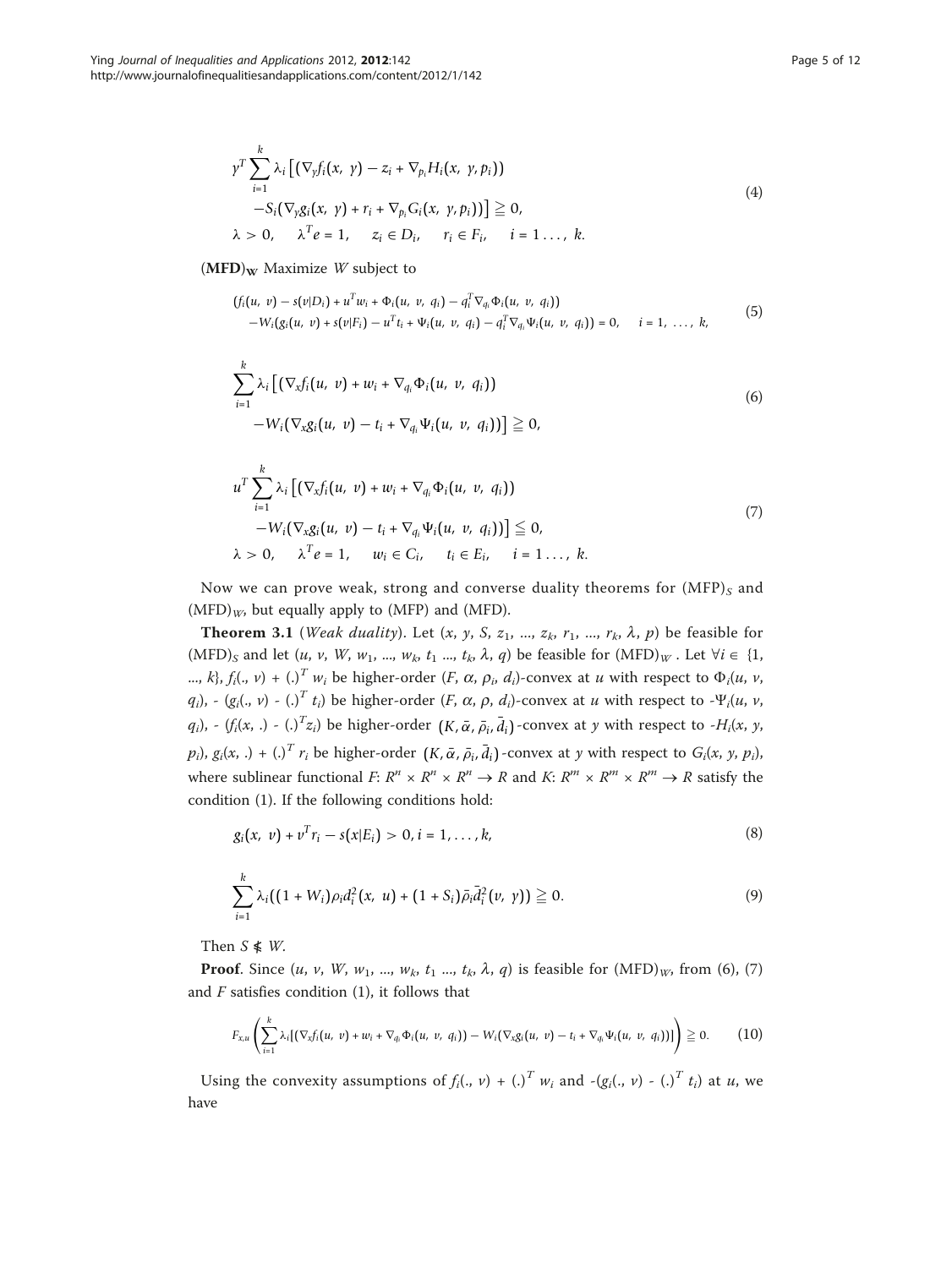$$
f_i(x, v) + x^T w_i - f_i(u, v) - u^T w_i
$$
  
\n
$$
\geq F_{x,u}(\alpha(\nabla_x f_i(u, v) + w_i + \nabla_{q_i} \Phi_i(u, v, q_i))) + \Phi_i(u, v, q_i) - q_i^T \nabla_{q_i} \Phi_i(u, v, q_i) + \rho_i d_i^2(x, u),
$$
  
\n
$$
-g_i(x, v) + x^T t_i + g_i(u, v) - u^T t_i
$$
  
\n
$$
\geq F_{x,u}(\alpha(-\nabla_x g_i(u, v) + t_i - \nabla_{q_i} \Psi_i(u, v, q_i))) - \Psi_i(u, v, q_i) + q_i^T \nabla_{q_i} \Phi_i(u, v, q_i) + \rho_i d_i^2(x, u).
$$

Since F is a sublinear functional and  $\lambda >0$ ,  $W \ge 0$ ,  $\alpha >0$ , from (10) and the above two inequalities, we have

$$
\sum_{i=1}^{k} \lambda_i (f_i(x, v) + x^T w_i - f_i(u, v) - u^T w_i - \Phi_i(u, v, q_i) + q_i^T \nabla_{q_i} \Phi_i(u, v, q_i))
$$
  
+ 
$$
\sum_{i=1}^{k} \lambda_i W_i (g_i(u, v) + v^T r_i - u^T t_i + \Psi_i(u, v, q_i) - q_i^T \nabla_{q_i} \Psi_i(u, v, q_i))
$$
(11)  
+ 
$$
\sum_{i=1}^{k} \lambda_i W_i (x^T t_i - g_i(x, v) - v^T r_i) \geq \sum_{i=1}^{k} \lambda_i (1 + W_i) \rho_i d_i^2(x, u).
$$

Since  $v^T r_i \leq s(v|F_i)$ , from (5) and (11), we have

$$
\sum_{i=1}^k \lambda_i [(f_i(x, v) + x^T w_i - s(v|D_i)) + W_i(x^T t_i - v^T r_i - g_i(x, v))] \geq \sum_{i=1}^k \lambda_i (1 + W_i) \rho_i d_i^2(x, u).
$$
 (12)

On the other hand, from (3), (4) and sublinear functional  $K$  satisfies condition (1), we obtain

$$
K_{\nu,\gamma}\left(-\sum_{i=1}^k \lambda_i \left((\nabla_y f_i(x, \gamma) - z_i + \nabla_{p_i} H_i(x, \gamma, p_i)\right)\right.-S_i(\nabla_y g_i(x, \gamma) + r_i + \nabla_{p_i} G_i(x, \gamma, p_i)))\right) \geq 0.
$$
\n(13)

Using the convexity assumptions of  $-f_i(x,.) + ()^T z_i$  and  $g_i(x,.) + ()^T r_i$  at y, we have

$$
-f_i(x, v) + v^T z_i + f_i(x, y) - y^T z_i \geq K_{v, \gamma}(\bar{\alpha}(-\nabla_y f_i(x, y) + z_i - \nabla_{p_i} H_i(x, y, p_i)))
$$
  
\n
$$
- H_i(x, y, p_i) + p_i^T \nabla_{p_i} H_i(x, y, p_i) + \bar{\rho}_i \bar{d}_i^2(v, y),
$$
  
\n
$$
g_i(x, v) + v^T r_i - g_i(x, y) - y^T r_i \geq K_{v, \gamma}(\bar{\alpha}(\nabla_y g_i(x, y) + r_i + \nabla_{p_i} G_i(x, y, p_i)))
$$
  
\n
$$
+ G_i(x, y, p_i) - p_i^T \nabla_{p_i} G_i(x, y, p_i) + \bar{\rho}_i \bar{d}_i^2(v, y).
$$

Since K is a sublinear functional, and  $\lambda >0$ ,  $S \ge 0$ ,  $\bar{\alpha} > 0$ , from (13) and the above two inequalities, it holds

$$
\sum_{i=1}^{k} \lambda_{i} \left( -f_{i}(x, \ v) + v^{T} z_{i} + f_{i}(x, \ \gamma) - \gamma^{T} z_{i} + H_{i}(x, \ \gamma, p_{i}) - p_{i}^{T} \nabla_{p_{i}} H_{i}(x, \ \gamma, p_{i}) \right) + \sum_{i=1}^{k} \lambda_{i} S_{i} \left( -g_{i}(x, \ \gamma) + x^{T} t_{i} - \gamma^{T} r_{i} - G_{i}(x, \ \gamma, p_{i}) + p_{i}^{T} \nabla_{p_{i}} G_{i}(x, \ \gamma, p_{i}) \right) + \sum_{i=1}^{k} \lambda_{i} S_{i} \left( g_{i}(x, \ \nu) + v^{T} r_{i} - x^{T} t_{i} \right) \geq \sum_{i=1}^{k} \lambda_{i} \left( 1 + S_{i} \right) \bar{\rho}_{i} \bar{d}_{i}^{2} \left( \nu, \ \gamma \right).
$$
\n(14)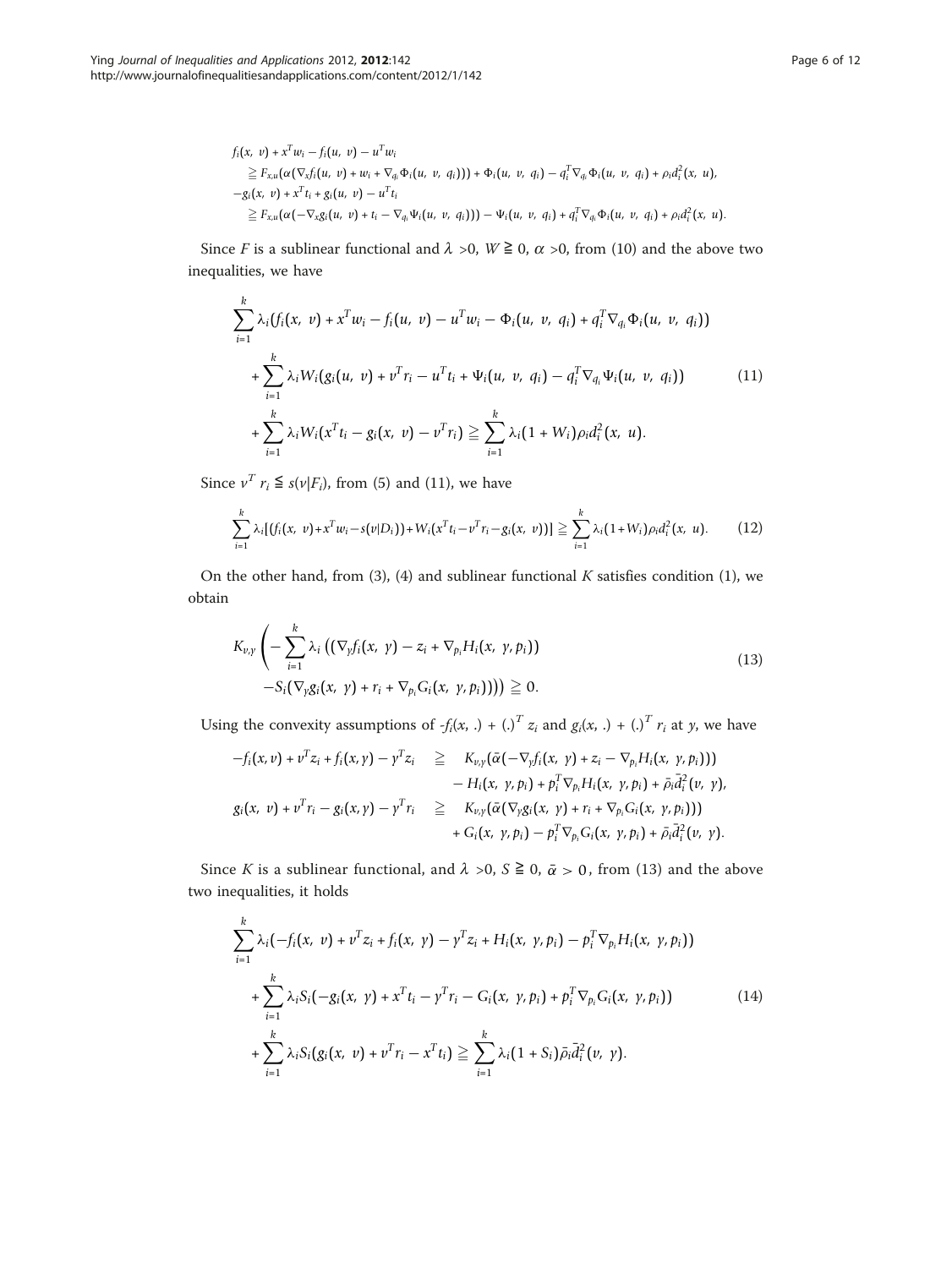Since  $x^T t_i \leq s(x|E_i)$ , from (2) and (14) we have

$$
\sum_{i=1}^k \lambda_i [(-f_i(x, v) + v^T z_i - s(x|C_i)) + S_i(g_i(x, v) + v^T r_i - x^T t_i)] \geq \sum_{i=1}^k \lambda_i (1 + S_i) \overline{\rho}_i \overline{d}_i^2(v, v).
$$

Adding the above inequality and (12), we get

$$
\sum_{i=1}^k \lambda_i (v^T z_i - s(v|D_i) + x^T w_i - s(x|C_i)) + \sum_{i=1}^k \lambda_i (S_i - W_i) (g_i(x, v) + v^T r_i - x^T t_i)
$$
  
\n
$$
\geq \sum_{i=1}^k \lambda_i (\rho_i d_i^2 (x, u) (1 + W_i) + \bar{\rho}_i \bar{d}_i^2 (v, y) (1 + S_i)).
$$

Since  $\lambda_i > 0$ ,  $v^T z_i - s(v|D_i) + x^T w_i - s(x|C_i) \leq 0$ ,  $i = 1, ..., k$ , by (9) it yields

$$
\sum_{i=1}^k \lambda_i (S_i - W_i)(g_i(x, v) + v^T r_i - x^T t_i) \geq 0.
$$

By assumptions (8), we have  $g_i(x, v)+v^T r_i -x^T t_i >0$ ,  $i = 1, ..., k$ . Since  $\lambda >0$ , it follows that  $S$   $\leq$   $W.$   $\Box$ 

**Theorem 3.2** (*Strong duality*). Let  $(\bar{x}, \bar{y}, \bar{S}, \bar{z}_1, \ldots, \bar{z}_k, \bar{r}_1, \ldots, \bar{r}_k, \bar{\lambda}, \bar{p})$  be a properly efficient solution of (MFP)<sub>S</sub>, and fix  $\lambda = \overline{\lambda}$  in (MFD)<sub>W</sub>. Suppose that

 $\nabla_x H_i(\bar{x}, \bar{y}, 0) = \nabla_x G_i(\bar{x}, \bar{y}, 0) = 0, \nabla_{q_i} \Phi_i(\bar{x}, \bar{y}, 0) = \nabla_{q_i} \Psi_i(\bar{x}, \bar{y}, 0) = 0,$ 

- $(a) H_i(\bar{x}, \bar{y}, 0) = G_i(\bar{x}, \bar{y}, 0) = 0, \Phi_i(\bar{x}, \bar{y}, 0) = \Psi_i(\bar{x}, \bar{y}, 0) = 0, \nabla_y H_i(\bar{x}, \bar{y}, 0) = \nabla_y G_i(\bar{x}, \bar{y}, 0) = 0,$  $\nabla_{p_i} H_i(\bar{x}, \bar{y}, 0) = \nabla_{p_i} G_i(\bar{x}, \bar{y}, 0) = 0, i = 1, ..., k.$
- (*b*) For all  $i \in \{1, ..., k\},\$

$$
f_i(\bar{x},\bar{y})+s(\bar{x}|C_i)-\bar{y}^T\bar{z}_i+H_i(\bar{x},\bar{y},\bar{p}_i)-\bar{p}_i^T\nabla_{p_i}H_i(\bar{x},\bar{y},\bar{p}_i)>0.
$$

(c) (i)  $\nabla_{p_i p_i} H_i(\bar{x}, \bar{y}, \bar{p}_i) - S_i \nabla_{p_i p_i} G_i(\bar{x}, \bar{y}, \bar{p}_i) \neq 0$  for  $\bar{p}_i = 0, \quad i = 1, \dots, k$  and  $\nabla_{p_i p_i} H_i(\bar{x}, \bar{y}, \bar{p}_i) - S_i \nabla_{p_i p_i} G_i(\bar{x}, \bar{y}, \bar{p}_i)$  is nonsingular for all  $i = 1, ..., k$ ,

(ii)  $\sum_{i=1}^{k} \bar{\lambda}_i (\nabla_{\gamma y} f_i(\bar{x}, \bar{y}) - \bar{S}_i \nabla_{\gamma y} g_i(\bar{x}, \bar{y}))$  is positive definite and  $\bar{p}_i^T((\nabla_y H_i(\bar{x}, \bar{y}, \bar{\rho}_i) - \bar{S}_i \nabla_y G_i(\bar{x}, \bar{y}, \bar{\rho}_i)) - (\nabla_{p_i} H_i(\bar{x}, \bar{y}, \bar{\rho}_i) - \bar{S}_i \nabla_{p_i} G_i(\bar{x}, \bar{y}, \bar{\rho}_i))) \geq 0$  for all  $i =$ 1, ..., *k*, or  $\sum_{i=1}^{k} \bar{\lambda}_i (\nabla_{yy} f_i(\bar{x}, \bar{y}) - \bar{S}_i \nabla_{yy} g_i(\bar{x}, \bar{y}))$  is negative definite and  $\bar{p}_i^T((\nabla_y H_i(\bar{x}, \bar{y}, \bar{\rho}_i) - \bar{S}_i \nabla_y G_i(\bar{x}, \bar{y}, \bar{\rho}_i)) - (\nabla_{p_i} H_i(\bar{x}, \bar{y}, \bar{\rho}_i) - \bar{S}_i \nabla_{p_i} G_i(\bar{x}, \bar{y}, \bar{\rho}_i))) \leq 0$  for all  $i =$  $1, ..., k.$ 

(iii)  $\{\nabla_y f_i(\bar{x}, \bar{y}) - \bar{z}_i + \nabla_{p_i} H_i(\bar{x}, \bar{y}, \bar{p}_i) - \bar{S}_i(\nabla_y g_i(\bar{x}, \bar{y}) + \bar{r}_i + \nabla_{p_i} G_i(\bar{x}, \bar{y}, \bar{p}_i)) : i = 1, ..., k\}$  is linearly independent.

Then  $\bar{p} = 0$ , and there exist  $\bar{w}_i \in C_i$  and  $\bar{t}_i \in E_i$ ,  $i = 1, ..., k$  such that  $(\bar{x}, \bar{y}, \bar{S}, \bar{w}_1, ..., \bar{w}_k, \bar{t}_1, ..., \bar{t}_k, \bar{\lambda}, \bar{q} = 0)$  is a feasible solution of  $(MFD)_W$ . Furthermore, if the hypotheses in Theorem 3.1 are satisfied, then  $(\bar{x}, \bar{y}, \bar{S}, \bar{w}_1, ..., \bar{w}_k, \bar{t}_1, ..., \bar{t}_k, \bar{\lambda}, \bar{q} = 0)$ is a properly efficient solution of  $(MFD)<sub>W</sub>$ , and the two objective values are equal.

**Proof.** Since  $(\bar{x}, \bar{y}, \bar{S}, \bar{z}_1, \ldots, \bar{z}_k, \bar{r}_1, \ldots, \bar{r}_k, \bar{\lambda}, \bar{p})$  is a properly efficient solution of (MFP)<sub>S</sub>, by the Fritz John type necessary optimality conditions [[16\]](#page-11-0), there exist  $\alpha \in R^k$ ,  $\beta \in R^k$ ,  $\gamma \in R^m$ ,  $\delta \in R$ ,  $\mu \in R^k$  and  $\bar{w}_i \in R^n$ ,  $\bar{t}_i \in R^n$ ,  $i = 1, ..., k$  such that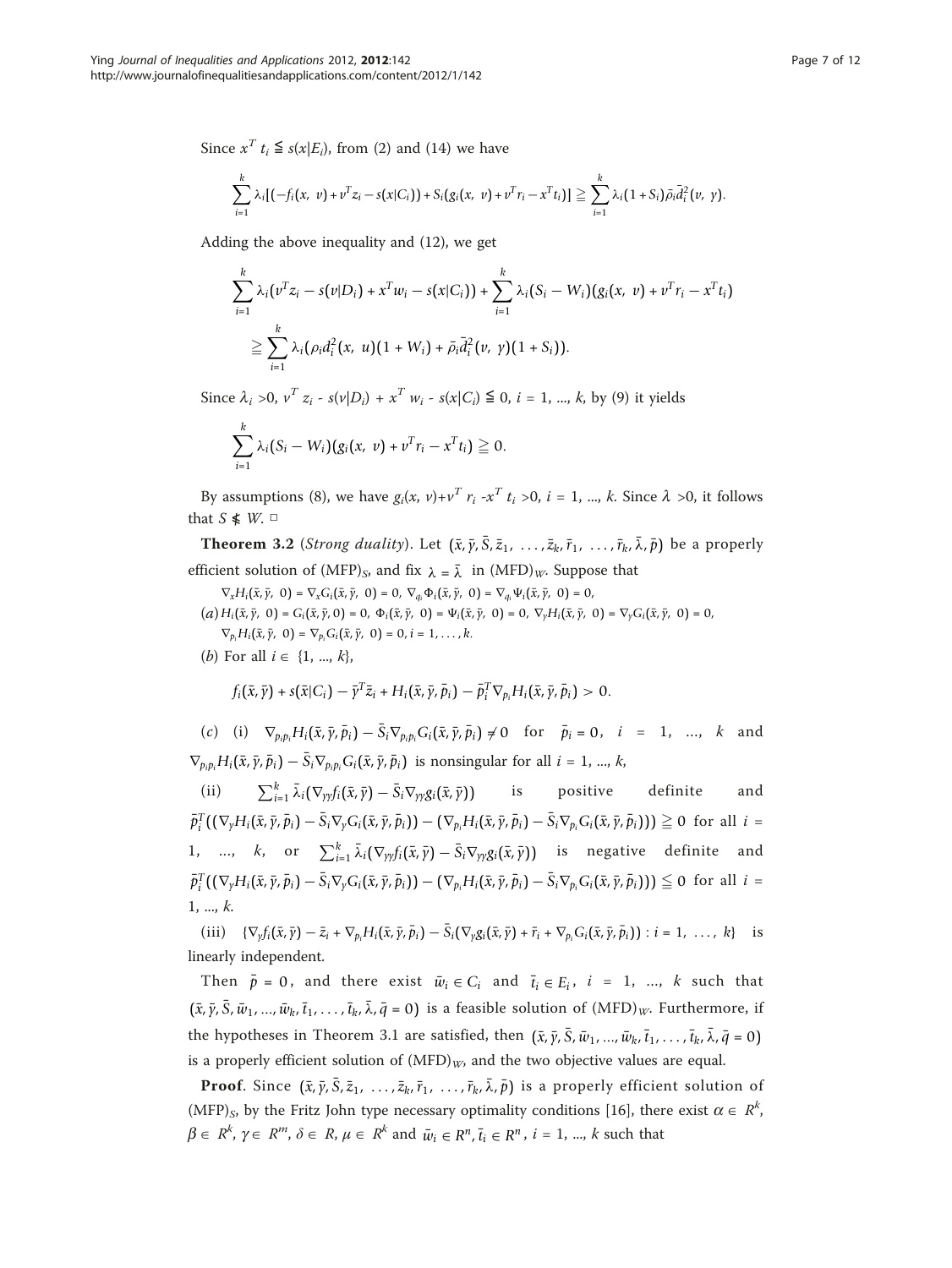$$
\sum_{i=1}^{k} \beta_i \big( \big( \nabla_x f_i \big( \bar{x}, \bar{y} \big) + \bar{w}_i + \nabla_x H_i \big( \bar{x}, \bar{y}, \bar{\rho}_i \big) \big) - \bar{S}_i \big( \nabla_x g_i \big( \bar{x}, \bar{y} \big) - \bar{t}_i + \nabla_x G_i \big( \bar{x}, \bar{y}, \bar{\rho}_i \big) \big) \big) + \big( \gamma - \delta \bar{y} \big)^T \sum_{i=1}^{k} \bar{\lambda}_i \big( \nabla_{yx} f_i \big( \bar{x}, \bar{y} \big) - \bar{S}_i \nabla_{yx} g_i \big( \bar{x}, \bar{y} \big) \big) + \sum_{i=1}^{k} \big( \nabla_{p_i x} H_i \big( \bar{x}, \bar{y}, \bar{p}_i \big) - \bar{S}_i \nabla_{p_i x} G_i \big( \bar{x}, \bar{y}, \bar{p}_i \big) \big)^T \big( \big( \gamma - \delta \bar{y} \big) \bar{\lambda}_i - \beta_i \bar{p}_i \big) = 0,
$$
\n(15)

$$
\sum_{i=1}^{k} (\beta_i - \delta \bar{\lambda}_i) \left( (\nabla_y f_i(\bar{x}, \bar{y}) - z_i + \nabla_{p_i} H_i(\bar{x}, \bar{y}, \bar{p}_i)) - \bar{S}_i (\nabla_y g_i(\bar{x}, \bar{y}) + \bar{r}_i + \nabla_{p_i} G_i(\bar{x}, \bar{y}, \bar{p}_i)) \right) + \sum_{i=1}^{k} \beta_i \left( (\nabla_y H_i(\bar{x}, \bar{y}, \bar{p}_i) - \bar{S}_i \nabla_y G_i(\bar{x}, \bar{y}, \bar{p}_i)) - (\nabla_{p_i} H_i(\bar{x}, \bar{y}, \bar{p}_i) - \bar{S}_i \nabla_{p_i} G_i(\bar{x}, \bar{y}, \bar{p}_i)) \right) + \sum_{i=1}^{k} \bar{\lambda}_i \left( (\nabla_y f_i(\bar{x}, \bar{y}) - \bar{S}_i \nabla_{yy} g_i(\bar{x}, \bar{y}))^T (\gamma - \delta \bar{y}) \right) + \sum_{i=1}^{k} (\nabla_{p_i} y H_i(\bar{x}, \bar{y}, \bar{p}_i) - \bar{S}_i \nabla_{p_i} G_i(\bar{x}, \bar{y}, \bar{p}_i))^T (-\beta_i \bar{p}_i + (\gamma - \delta \bar{y}) \bar{\lambda}_i) = 0,
$$
\n(16)

$$
\alpha_i - \beta_i (g_i(\bar{x}, \bar{y}) - s(\bar{x}|E_i) + \bar{y}^T \bar{r}_i + G_i(\bar{x}, \bar{y}, \bar{p}_i) - \bar{p}_i^T \nabla_{p_i} G_i(\bar{x}, \bar{y}, \bar{p}_i)) -(\gamma - \delta \bar{y})^T (\bar{\lambda}_i (\nabla_y g_i(\bar{x}, \bar{y}) + \bar{r}_i + \nabla_{p_i} G_i(\bar{x}, \bar{y}, \bar{p}_i))) = 0, \quad i = 1, ..., k,
$$
\n(17)

$$
(\gamma - \delta \bar{\gamma})^T \left( (\nabla_y f_i(\bar{x}, \bar{\gamma}) - \bar{z}_i + \nabla_{p_i} H_i(\bar{x}, \bar{\gamma}, \bar{p}_i) - \bar{S}_i (\nabla_y g_i(\bar{x}, \bar{\gamma}) + \bar{r}_i + \nabla_{p_i} G_i(\bar{x}, \bar{\gamma}, \bar{p}_i)) \right)_{\text{(18)}} - \mu_i = 0, \quad i = 1, ..., k,
$$

$$
(\bar{\lambda}_i(\gamma-\delta\bar{\gamma})-\beta_i\bar{p}_i)^T(\nabla_{p_ip_i}H_i(\bar{x},\bar{\gamma},\bar{p}_i)-\bar{S}_i\nabla_{p_ip_i}G_i(\bar{x},\bar{\gamma},\bar{p}_i))=0, \quad i=1,\ldots,k,\quad (19)
$$

$$
\beta_i \bar{\gamma} + (\gamma - \delta \bar{\gamma}) \bar{\lambda}_i \in N_{D_i}(\bar{z}_i), \quad i = 1, \dots, k,
$$
\n(20)

$$
\beta_i \bar{S}_i \bar{\gamma} + \bar{\lambda}_i \bar{S}_i (\gamma - \delta \bar{\gamma}) \in N_{F_i}(\bar{r}_i), \quad i = 1, \dots, k,
$$
\n(21)

$$
\gamma^T \sum_{i=1}^k \bar{\lambda}_i \left( \left( \nabla_y f_i(\bar{x}, \bar{y}) - \bar{z}_i + \nabla_{p_i} H_i(\bar{x}, \bar{y}, \bar{p}_i) \right) - \bar{S}_i \left( \nabla_y g_i(\bar{x}, \bar{y}) + \bar{r}_i + \nabla_{p_i} G_i(\bar{x}, \bar{y}, \bar{p}_i) \right) \right) = 0,
$$
\n(22)

$$
\delta \bar{\gamma}^T \sum_{i=1}^k \bar{\lambda}_i \left( \left( \nabla_y f_i(\bar{x}, \bar{y}) - \bar{z}_i + \nabla_{p_i} H_i(\bar{x}, \bar{y}, \bar{p}_i) \right) - \bar{S}_i (\nabla_y g_i(\bar{x}, \bar{y}) + \bar{r}_i + \nabla_{p_i} G_i(\bar{x}, \bar{y}, \bar{p}_i)) \right) = 0,
$$
\n(23)

$$
\mu^T \bar{\lambda} = 0,\tag{24}
$$

$$
\bar{w}_i \in C_i, \bar{t}_i \in E_i, \bar{x}^T \bar{t}_i = s(\bar{x}|E_i), \bar{x}^T \bar{w}_i = s(\bar{x}|C_i), \qquad i = 1, \dots, k,
$$
\n
$$
(25)
$$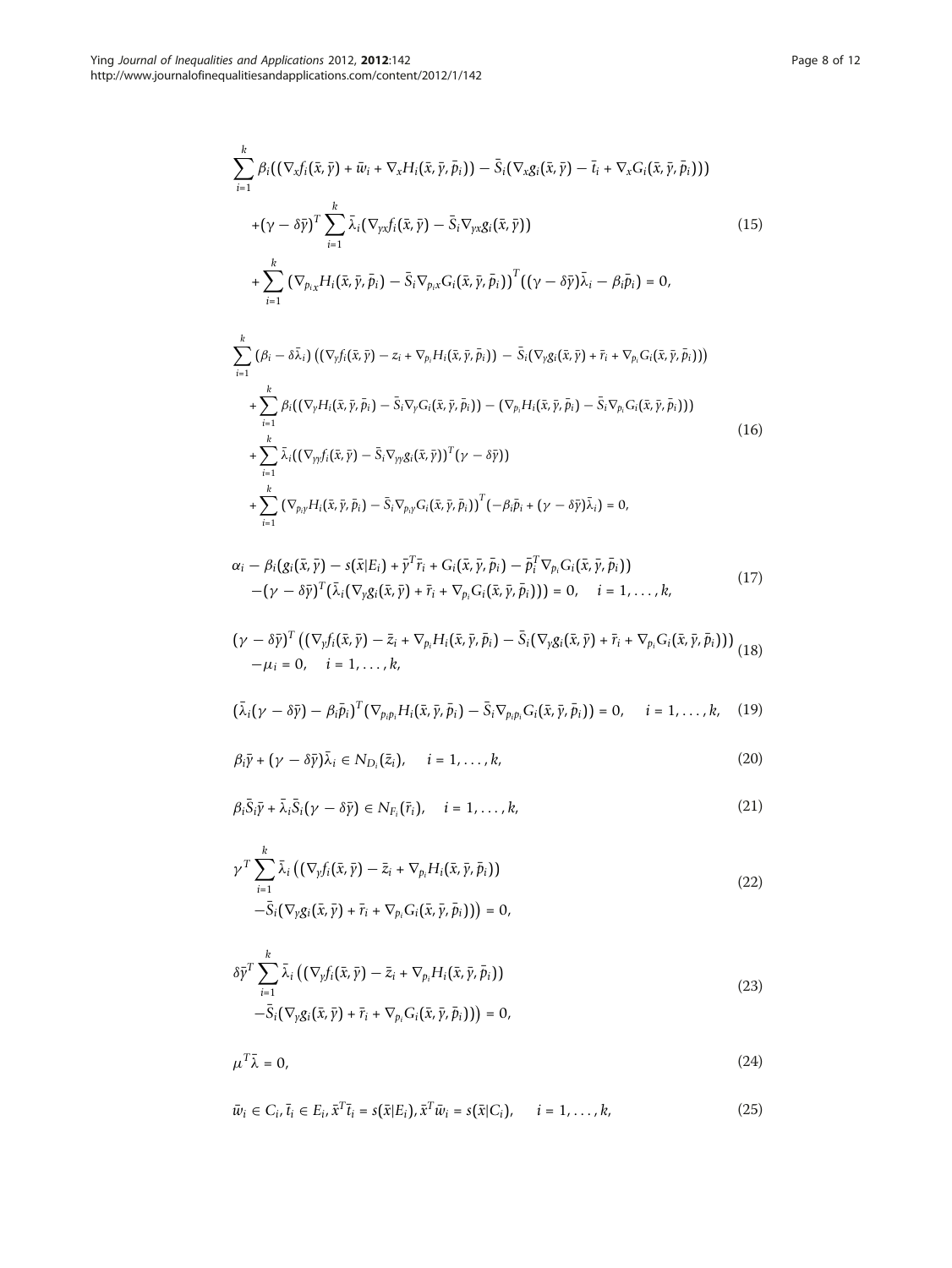$$
(\alpha, \beta, \gamma, \delta, \mu) \neq 0, (\alpha, \gamma, \delta, \mu) \geq 0.
$$
 (26)

Since  $\bar{\lambda} > 0$ , and  $\mu \ge 0$ , (24) implies  $\mu = 0$ . Consequently, (18) yields

$$
(\gamma - \delta \bar{\gamma})^T \left( (\nabla_y f_i(\bar{x}, \bar{y}) - \bar{z}_i + \nabla_{p_i} H_i(\bar{x}, \bar{y}, \bar{p}_i) - \bar{S}_i(\nabla_y g_i(\bar{x}, \bar{y}) + \bar{r}_i + \nabla_{p_i} G_i(\bar{x}, \bar{y}, \bar{p}_i)) \right) = 0, \quad i = 1, ..., k.
$$
\n(27)

By assumption (i) and (19), we have

$$
\bar{\lambda}_i(\gamma - \delta \bar{\gamma}) = \beta_i \bar{p}_i, \quad i = 1, ..., k. \tag{28}
$$

Multiplying (16)  $(\gamma - \delta \bar{y})$  by left, from (27) and (28) we have

$$
(\gamma - \delta \bar{y})^T \sum_{i=1}^k \beta_i ((\nabla_y H_i(\bar{x}, \bar{y}, \bar{p}_i) - \bar{S}_i \nabla_y G_i(\bar{x}, \bar{y}, \bar{p}_i)) - (\nabla_{p_i} H_i(\bar{x}, \bar{y}, \bar{p}_i) - \bar{S}_i \nabla_{p_i} G_i(\bar{x}, \bar{y}, \bar{p}_i)))
$$
  
+ $(\gamma - \delta \bar{y})^T \sum_{i=1}^k \bar{\lambda}_i (\nabla_{yy} f_i(\bar{x}, \bar{y}) - \bar{S}_i \nabla_{yy} g_i(\bar{x}, \bar{y})) (\gamma - \delta \bar{y}) = 0.$ 

Since  $\bar{\lambda} > 0$ , from (28) and the above equation, we have

$$
\sum_{i=1}^k \frac{\beta_i^2}{\overline{\lambda}_i} \overline{\tilde{p}}_i^T \big( (\nabla_y H_i(\bar{x}, \bar{y}, \bar{p}_i) - \overline{S}_i \nabla_y G_i(\bar{x}, \bar{y}, \bar{p}_i) \big) - (\nabla_{p_i} H_i(\bar{x}, \bar{y}, \bar{p}_i) - \overline{S}_i \nabla_{p_i} G_i(\bar{x}, \bar{y}, \bar{p}_i)) \big) + (\gamma - \delta \overline{\gamma})^T \sum_{i=1}^k \overline{\lambda}_i (\nabla_{yy} f_i(\bar{x}, \bar{y}) - \overline{S}_i \nabla_{yy} g_i(\bar{x}, \bar{y})) (\gamma - \delta \overline{\gamma}) = 0.
$$

Which by assumption (ii), we can obtain

$$
\gamma - \delta \bar{\gamma} = 0. \tag{29}
$$

Using (29) in (28), we have  $\beta_i \bar{p}_i = 0$ ,  $i = 1, ..., k$ . This implies that  $\bar{p}_i = 0$  when  $\beta_i \neq$ 0, for all  $i \in \{1, ..., k\}$ . Hence, by assumption (1), we get

$$
\sum_{i=1}^k \beta_i \big( (\nabla_y H_i(\bar{x}, \bar{y}, \bar{\rho}_i) - \bar{S}_i \nabla_y G_i(\bar{x}, \bar{y}, \bar{\rho}_i) \big) - (\nabla_{p_i} H_i(\bar{x}, \bar{y}, \bar{\rho}_i) - \bar{S}_i \nabla_{p_i} G_i(\bar{x}, \bar{y}, \bar{\rho}_i) \big) \big) = 0.
$$

Combining this with (16), (28) and (29), it follows that

$$
\sum_{i=1}^k (\beta_i - \delta \bar{\lambda}_i) (\nabla_y f_i(\bar{x}, \bar{y}) - \bar{z}_i + \nabla_{p_i} H_i(\bar{x}, \bar{y}, \bar{p}_i) - \bar{S}_i (\nabla_y g_i(\bar{x}, \bar{y}) + \bar{r}_i + \nabla_{p_i} G_i(\bar{x}, \bar{y}, \bar{p}_i))) = 0,
$$

which by assumption (iii), it yields

$$
\beta_i - \delta \bar{\lambda}_i = 0, \quad i = 1, \dots, k. \tag{30}
$$

We claim that  $\delta \neq 0$ , otherwise, from (29) and (30) we get  $\beta = 0$ ,  $\gamma = 0$ . Using (29) in (17), we get  $\alpha$  = 0. This contradicts with (26). Hence  $\delta$  = 0. Since  $\bar{\lambda} > 0$ , from (30) we get  $\beta$  >0. Hence  $\beta_i \bar{p}_i = 0$ ,  $i = 1, ..., k$  implies  $\bar{p}_i = 0$ ,  $i = 1, ..., k$ . Using (28), (29) and the fact  $\bar{p}_i = 0$ ,  $i = 1$ , ..., k in (15), by assumption (*a*), we get

$$
\sum_{i=1}^k \beta_i ((\nabla_x f_i(\bar{x}, \bar{y}) + \bar{w}_i) - \bar{S}_i (\nabla_x g_i(\bar{x}, \bar{y}) - \bar{t}_i)) = 0,
$$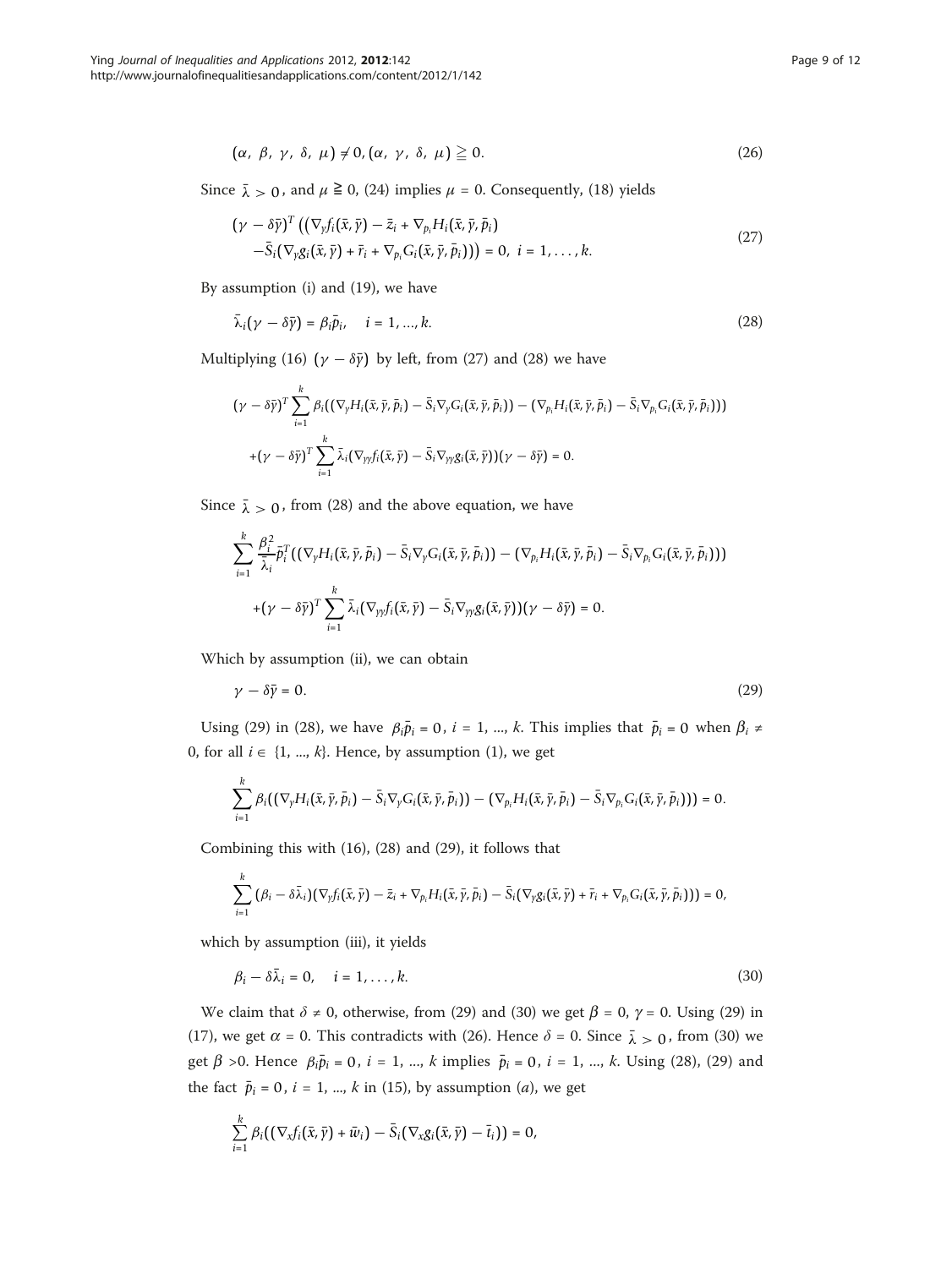combining this with (30) and  $\delta > 0$ ,  $\bar{\lambda} > 0$ , it holds

$$
\sum_{i=1}^k \bar{\lambda}_i ((\nabla_x f_i(\bar{x}, \bar{y}) + \bar{w}_i) - \bar{S}_i (\nabla_x g_i(\bar{x}, \bar{y}) - \bar{t}_i)) = 0, \qquad (31)
$$

which yields

$$
\bar{x}^T \sum_{i=1}^k \bar{\lambda}_i ((\nabla_x f_i(\bar{x}, \bar{y}) + \bar{w}_i) - \bar{S}_i (\nabla_x g_i(\bar{x}, \bar{y}) - \bar{t}_i)) = 0.
$$
\n(32)

On the other hand, by assumption  $(a)$  and  $(2)$  we get

$$
(f_i(\bar{x},\bar{y}) + s(\bar{x}|C_i) - \bar{y}^T \bar{z}_i) - \bar{S}_i(g_i(\bar{x},\bar{y}) - s(\bar{x}|E_i) + \bar{y}^T \bar{r}_i) = 0, \quad i = 1,\ldots,k.
$$
 (33)

Since  $\beta > 0$ , by (20) and (29) we get  $\bar{y} \in N_{D_i}(\bar{z}_i)$ ,  $i = 1, ..., k$ . This implies

$$
\bar{\gamma}^T \bar{z}_i = s(\bar{\gamma}|D_i), \quad i = 1, \dots, k. \tag{34}
$$

Assumption (*b*) implies  $\bar{S} > 0$ . By (21), we similarly have  $\bar{\gamma} \in N_{F_i}(\bar{r}_i)$ ,  $i = 1, ..., k$ . This implies

$$
\bar{\gamma}^T \bar{r}_i = s(\bar{\gamma}|F_i), \quad i = 1, \dots, k. \tag{35}
$$

Combining (25), (33), (34) and (35), we get

$$
(f_i(\bar{x},\bar{y})+\bar{x}^T\bar{w}_i-s(\bar{y}|D_i))-\bar{S}_i(g_i(\bar{x},\bar{y})-\bar{x}^T\bar{t}_i+s(\bar{y}|F_i)=0, \quad i=1,\ldots,k,
$$

combining this with  $(31)$  and  $(32)$ , by assumption  $(a)$ ,  $(\bar{x}, \bar{y}, \bar{S}, \bar{w}_1, \ldots, \bar{w}_k, \bar{t}_1, \ldots, \bar{t}_k, \bar{\lambda}, \bar{q} = 0)$  is a feasible solution of  $(MFD)_{W}$ .

Under the assumptions of Theorem 3.1, if  $(\bar{x}, \bar{y}, \bar{S}, \bar{w}_1, ..., \bar{w}_k, \bar{t}_1, ..., \bar{t}_k, \bar{\lambda}, \bar{q} = 0)$  is not an efficient solution of  $(MFD)_{W}$ , then there exists other feasible solution  $(u, v, W, w_1, \ldots, w_k, t_1, \ldots, t_k, \bar{\lambda}, q)$ , of  $(MFD)_W$  such that  $\bar{S} < W$ . Since  $(\bar{x}, \bar{y}, \bar{S}, \bar{z}_1, \ldots, \bar{z}_k, \bar{r}_1, \ldots, \bar{r}_k, \bar{\lambda}, \bar{p})$  is a feasible solution of (MFP)<sub>S</sub>, by Theorem 3.1, we have  $\bar{S} \not\leq W$ , hence the contradiction implies  $(\bar{x}, \bar{y}, \bar{S}, \bar{w}_1, ..., \bar{w}_k, \bar{t}_1, ..., \bar{t}_k, \bar{\lambda}, \bar{q} = 0)$  is an efficient solution of  $(MFD)<sub>W</sub>$ 

If  $(\bar{x}, \bar{y}, \bar{S}, \bar{w}_1, ..., \bar{w}_k, \bar{t}_1, ..., \bar{t}_k, \bar{\lambda}, \bar{q} = 0)$  is not a properly efficient solution of  $(MFD)_{W_2}$ then there exists other feasible solution  $(u, v, W, w_1, \ldots, w_k, t_1, \ldots, t_k, \bar{\lambda}, q)$  of  $(MFD)_W$ such that for an index  $i \in \{1, ..., k\}$  and any real number  $M > 0$ ,  $W_i - \overline{S}_i > M(\overline{S}_i - W_i)$ for *j* satisfying  $\bar{S}_i > W_i$  whenever  $W_i > \bar{S}_i$  This implies  $W_i > \bar{S}_i$  can be made arbitrarily large and this contradicts with Theorem 3.1. And it is easy to find that the two objective values are equal. □

**Theorem 3.3** (Strict converse duality). Let  $(\bar{u}, \bar{v}, \bar{W}, \bar{w}_1, \ldots, \bar{w}_k, \bar{t}_1, \ldots, \bar{t}_k, \bar{\lambda}, \bar{q})$  be a properly efficient solution of  $(MFD)_{W}$ , and fix  $\lambda = \overline{\lambda}$  in  $(MFP)_{S}$ . Suppose that

 $\nabla_x \Phi_i(\bar{u}, \bar{v}, 0) = \nabla_x \Psi_i(\bar{u}, \bar{v}, 0) = 0, \nabla_{q_i} \Phi_i(\bar{u}, \bar{v}, 0) = \nabla_{q_i} \Psi_i(\bar{u}, \bar{v}, 0) = 0,$ 

- (a)  $H_i(\bar{u}, \bar{v}, 0) = G_i(\bar{u}, \bar{v}, 0) = 0$ ,  $\Phi_i(\bar{u}, \bar{v}, 0) = \Psi_i(\bar{u}, \bar{v}, 0) = 0$ ,  $\nabla_y \Phi_i(\bar{u}, \bar{v}, 0) = \nabla_y \Psi_i(\bar{u}, \bar{v}, 0) = 0$ ,  $\nabla_{p_i} H_i(\bar{u}, \bar{v}, 0) = \nabla_{p_i} G_i(\bar{u}, \bar{v}, 0) = 0, \quad i = 1, \dots, k.$
- (*b*) For all  $i \in \{1, ..., k\}$ ,

$$
f_i(\bar{u}, \bar{v}) - s(\bar{v}|D_i) + \bar{u}^T \bar{w}_i + \Phi_i(\bar{u}, \bar{v}, \bar{q}_i) - \bar{q}_i^T \nabla_{q_i} \Phi_i(\bar{u}, \bar{v}, \bar{q}_i) > 0.
$$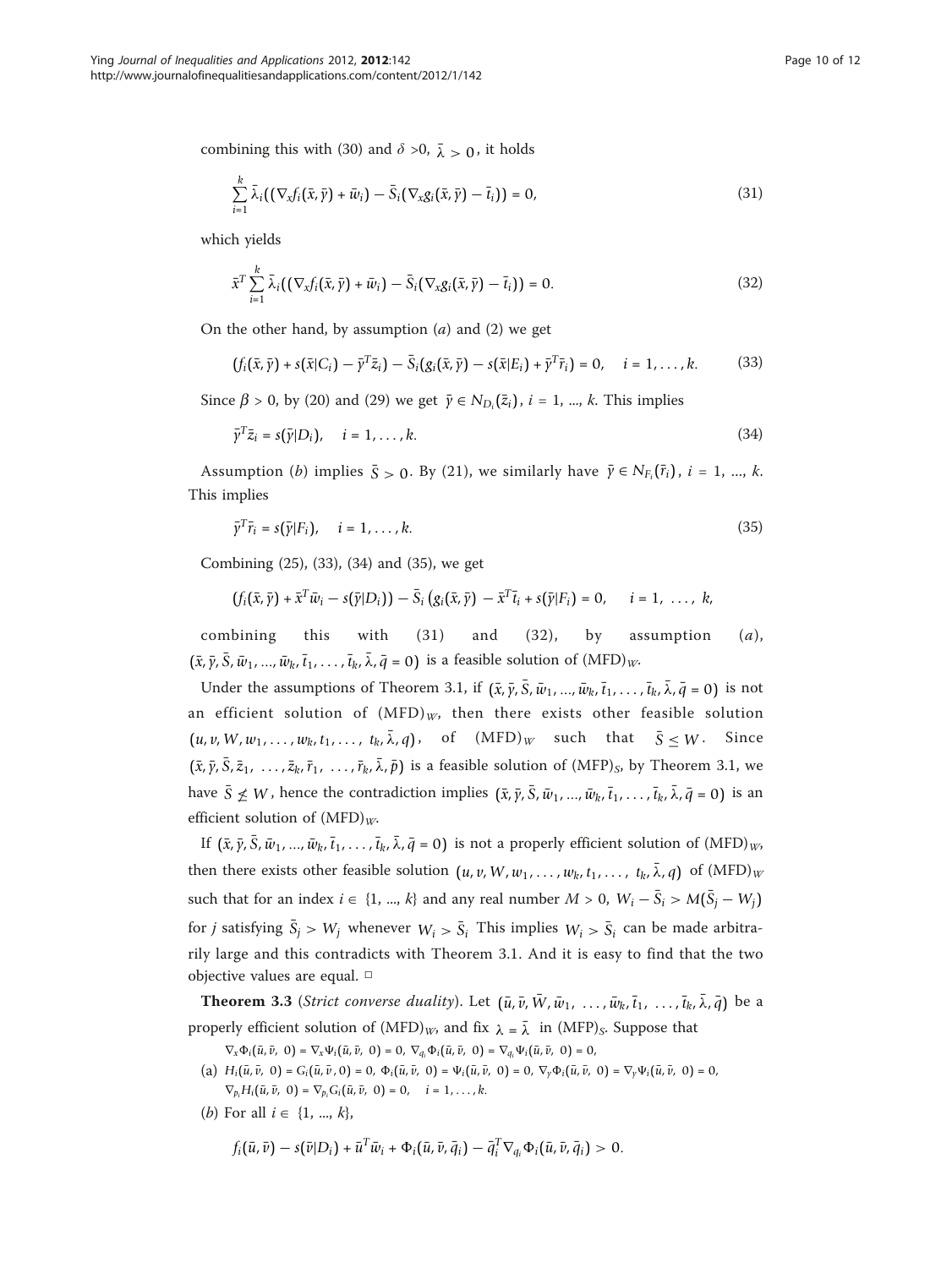<span id="page-10-0"></span>(c) (i) 
$$
\nabla_{q_i q_i} \Phi_i(\bar{u}, \bar{v}, \bar{q}_i) - \bar{W}_i \nabla_{q_i q_i} \Psi_i(\bar{u}, \bar{v}, \bar{q}_i) \neq 0
$$
, for  $\bar{q}_i = 0$ ,  $i = 1, ..., k$ , and  
 $\nabla_{q_i q_i} \Phi_i(\bar{u}, \bar{v}, \bar{q}_i) - \bar{W}_i \nabla_{q_i q_i} \Psi_i(\bar{u}, \bar{v}, \bar{q}_i)$  is nonsingular for all  $i = 1, ..., k$ , and

(ii) 
$$
\sum_{i=1}^{k} \bar{\lambda}_{i} (\nabla_{xx} f_{i}(\bar{u}, \bar{v}) - \bar{W}_{i} \nabla_{xx} g_{i}(\bar{u}, \bar{v}))
$$
 is positive definite and

 $\bar{q}_i^T((\nabla_x\Phi_i(\bar{u},\bar{v},\bar{q}_i)-\bar{W}_i\nabla_x\Psi_i(\bar{u},\bar{v},\bar{q}_i))-(\nabla_{q_i}\Phi_i(\bar{u},\bar{v},\bar{q}_i)-\bar{W}_i\nabla_{q_i}\Psi_i(\bar{u},\bar{v},\bar{q}_i)))\geqq 0$  for all  $i=$ 1, ...,  $k$ , or  $\sum$ *k i*=1  $λ_i(∇_{xx}f_i(\bar{u}, \bar{v}) – W_i∇_{xx}g_i(\bar{u}, \bar{v}))$  is negative definite and  $\bar{q}_i^T((\nabla_x\Phi_i(\bar{u},\bar{v},\bar{q}_i)-\bar{W}_i\nabla_x\Psi_i(\bar{u},\bar{v},\bar{q}_i))-(\nabla_{q_i}\Phi_i(\bar{u},\bar{v},\bar{q}_i)-\bar{W}_i\nabla_{q_i}\Psi_i(\bar{u},\bar{v},\bar{q}_i)))\leq 0$  for all  $i=$ 

$$
1,\,...,\,k.
$$

(iii)  $\{\nabla_x f_i(\bar{u}, \bar{v}) + \bar{w}_i + \nabla_{q_i} \Phi_i(\bar{u}, \bar{v}, \bar{q}_i) - \bar{W}_i(\nabla_x g_i(\bar{u}, \bar{v}) - \bar{t}_i + \nabla_{q_i} \Psi_i(\bar{u}, \bar{v}, \bar{q}_i)) : i = 1, \ldots, k\}$  is linearly independent.

Then  $\bar{q} = 0$ , and there exist  $\bar{z}_i \in D_i$  and  $\bar{r}_i \in F_i$ ,  $i = 1, ..., k$  such that  $(\bar{u}, \bar{v}, \bar{W}, \bar{z}_1, ..., \bar{z}_k, \bar{r}_1, ..., \bar{r}_k, \bar{\lambda}, \bar{p} = 0)$  is a feasible solution of  $(MFP)_s$ . Furthermore, if the hypotheses in Theorem 3.1 are satisfied, then  $(\bar{u}, \bar{v}, \bar{W}, \bar{z}_1, ..., \bar{z}_k, \bar{r}_1, ..., \bar{r}_k, \bar{\lambda}, \bar{p} = 0)$ is a properly efficient solution of  $(MFP)_S$ , and the two objective values are equal.  $□$ 

**Remark** 3.1.(1) If  $k = 1$ ,  $H_1(x, \gamma, p_1) = \frac{1}{2} p_1^T \nabla_{\gamma \gamma} f_1(x, \gamma) p_1$ ,  $\Phi_1(u, v, q_1) = \frac{1}{2} q_1^T \nabla_{xx} f_1(u, v) q_1, \qquad \Phi_1(u, v, q_1) = \frac{1}{2} q_1^T \nabla_{xx} f_1(u, v) q_1,$  and  $g_1(u, v) + s(v|F_1) - u^Tt_1 + \Psi_1(u, v, q_1) - q_1^T\nabla_{q1}\Psi_1(u, v, q_1) = 1$ , then  $(MFP)_S$  and  $(MFD)$  $W$  becomes the problems considered by Hou and Yang [[17](#page-11-0)].

(2) If  $k = 1$ ,  $g_1(x, y) - s(x|E_1) + y^T r_1 + G_1(x, y, p_1) - p_1^T \nabla_{p_1} G_1(x, y, p_1) = 1$ , and  $g_1(u, v) + s(v|F_1) - u^Tt_1 + \Psi_1(u, v, q_1) - q_1^T\nabla_{q1}\Psi_1(u, v, q_1) = 1$ , then  $(MFP)_S$  and  $(MFD)$  $_W$  becomes the problems considered by Mishra [\[18](#page-11-0)].

(3) If 
$$
g_i(x, y) - s(x|E_i) + y^T r_i + G_i(x, y, p_i) - p_i^T \nabla_{p_i} G_i(x, y, p_i) = 1
$$
, and

 $g_i(u, v) + s(v|F_i) - u^T t_i + \Psi_i(u, v, q_i) - q_i^T \nabla_{q_i} \Psi_i(u, v, q_i) = 1$  for all  $i \{1, ..., k\}$ , then  $(MFP)_S$  and  $(MFD)_W$  becomes the problems considered by Chen [[14\]](#page-11-0).

(4) If 
$$
g_i(x, y) - s(x|E_i) + y^T r_i + G_i(x, y, p_i) - p_i^T \nabla_{p_i} G_i(x, y, p_i) = 1
$$
,  
\n
$$
H_i(x, y, p_i) = \frac{1}{2} p_i^T \nabla_{yy} f_i(x, y) p_i, \Phi_i(u, v, q_i) = \frac{1}{2} q_i^T \nabla_{xx} f_i(u, v) q_i,
$$

 $H_i(x, y, p_i) = \frac{1}{2} p_i^T \nabla_{yy} f_i(x, y) p_i, \Phi_i(u, v, q_i) = \frac{1}{2} q_i^T \nabla_{xx} f_i(u, v) q_i$ , for all  $i \in \{1, ..., k\}$ , and there is not the condition  $\lambda^T e = 1$  in  $(MFP)_S$  and  $(MFD)_{W}$ , then the two problems reduce to the problems considered by Yang et al. [[19](#page-11-0)].

#### Acknowledgements

This work was partially supported by the National Science Foundation of China (11126348), the Education Committee Project Research Foundation of Chongqing (KJ110624, KJ120628), the special fund of Chongqing key laboratory (CSTC,2011KLORSE03) and the Doctoral Foundation of Chongqing Normal University(No.10XLB015).

#### Competing interests

The authors declare that they have no competing interests.

#### Received: 28 December 2011 Accepted: 20 June 2012 Published: 20 June 2012

#### References

- 1. Dorn, WS: A symmetric dual theorem for quadratic programs. J Oper Res Soc Jpn. 2, 93–97 (1960)
- 2. Dantzig, GB, Eisenberg, E, Cottle, RW: Symmetric dual nonlinear programs. Pacific J Math. 15, 809–812 (1965)
- 3. Mond, B: A symmetric dual theorem for nonlinear programs. Q J Appl Math. 23, 265–269 (1965)